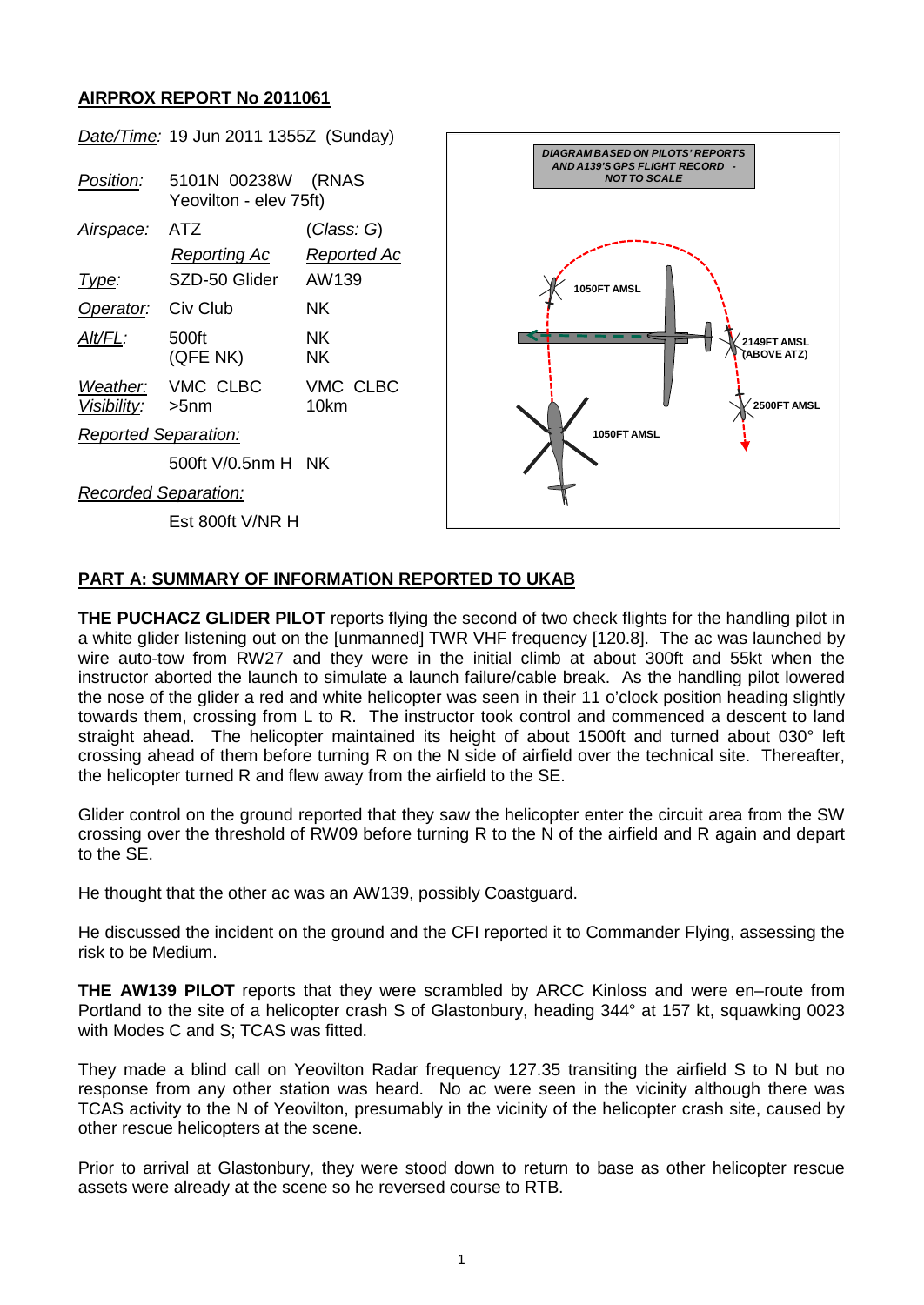They provided information from their 'Skytrac' system showing altitude track and speed heading towards Glastonbury and return to Portland. At the time of the reported incident, (1355) the A139 was tracking 166° at 3199ft in the climb to FL55 on their return to Portland in good VMC conditions.

If this was an accurate time then the pilot recalls discussing a TCAS return with the crew and asking that they maintain a good lookout; however, there was no relative height information associated with it and with clear skies above and broken cloud below it was not considered a threat.

UKAB Note (1): Yeovilton is promulgated in the UKAIP ENR 2-2-2-5 as an ATZ (Government Aerodrome 2.5nm up to 2075ft amsl) and is active H24. The ANO, RoA 45 (1), (2) and (3) require that:

'If the aerodrome has an air traffic control unit the commander shall obtain the permission of the air traffic control unit to enable the flight to be conducted safely within the zone'.

UKAB Note (2): Yeovilton is promulgated in the UKAIP ENR 5-5-1-7 as a glider launch site (winch ground tow and tug aircraft/motor glider) HJ listed up to 2000ft aal (2075ft).

UKAB Note (3): The recording of their flight data helpfully provided by the A139 crew shows the helicopter turning right to RTB almost over Yeovilton airfield at 1352 and commence a slow climb from 1000ft amsl to FL55. This correlates with the respective pilots' description of events but the incident is not shown on the radar recordings.

**HQ Navy Command** at the time of this Airprox the ATC Tower at RNAS Yeovilton was closed and unmanned, although the airfield is often open for operational flying during periods over a weekend. Yeovilton has an active Gliding Club which takes every opportunity to conduct glider flying whilst the airfield is closed and has been doing so for many years. Yeovilton Gliding Club Orders dictate that they must listen out on the ATC Tower frequency in order to deconflict their activity with station flying and that of the Yeovilton Flying Club (civil registered light aircraft) which also operates whilst the airfield is closed. Glider control is not required in local orders to monitor the LARS frequency (127.35) and would anticipate any ac wishing to penetrate the ATZ to call on the Tower frequency.

## **PART B: SUMMARY OF THE BOARD'S DISCUSSIONS**

Information available included reports from the pilots of both ac, radar recordings, and the A139 route data log.

The Gliding Member pointed out that it was very fortunate that the glider instructor had decided that the flight should consist of a simulated cable break drill early in the launch sequence from a low height, requiring a landing straight ahead. Since this was the case, the glider was separated vertically from the A139 by about 800ft which increased as the helicopter climbed immediately after it was stood down from SAROPS, just to the N of Yeovilton. Notwithstanding this however, Yeovilton is a published and well-known glider launching site and flying across the RW below max cable height is, in normal circumstances, very hazardous for both gliders and 'infringers'. That the A139 flew through the ATZ without clearance, at that stage still deploying to the crash site, was considered less significant by Members than flying over the promulgated and active ground launching glider site, which needlessly placed his ac and therefore his important mission at risk.

Members observed that the purpose of an ATZ is to offer some protection to [fixed wing and rotary] ac operating therein; is not meant to be 'barrier' to other ac and there should be some means of allowing safe penetration by transiting ac. Further, glider sites are not offered ATZ status but are notified in the UKAIP as hazards. It was noted Yeovilton was correctly promulgated in the AIP as a Glider Launch Site but, in common with many other military airfields promulgated as active 'H24', there is no means of allowing ac to transit the ATZ when ATC is closed. Several Members considered this unsatisfactory and unnecessarily restrictive particularly for HEMS/SAR/Police etc. Members also considered that this probably warranted a formal safety recommendation but since the